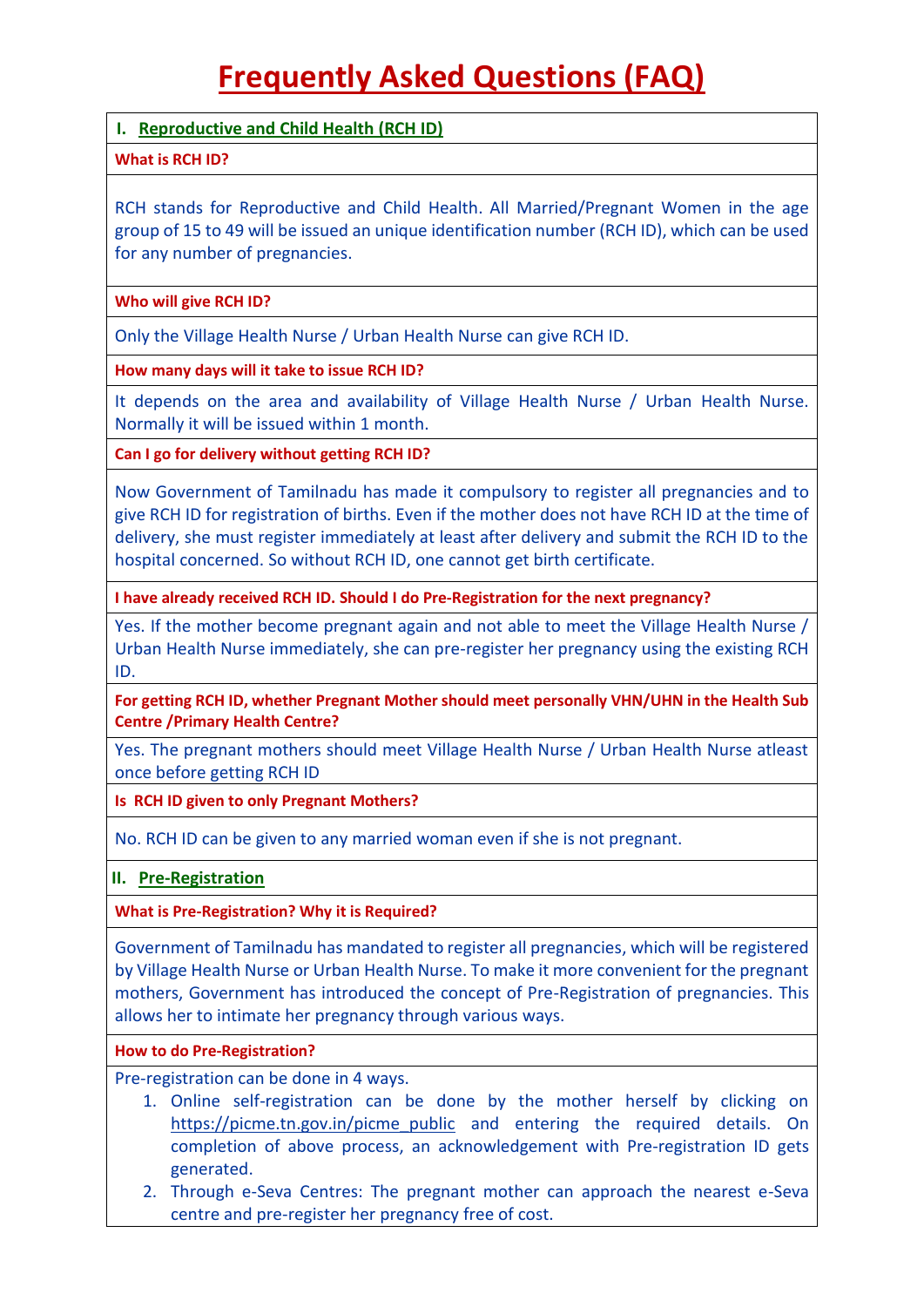- 3. Through Call Centre (102): The pregnant mother can call toll free number "102" and pre-register.
- 4. Through Government Hospitals: The pregnant mother can approach the nearest Government Hospital and pre-register.

On completion of pre-registration, a SMS will be sent to the registered mobile number. The Pre-registration details will be forwarded to the concerned Village Health Nurse / Urban Health Nurse and in turn they will contact the mother and register them. On completion of registration the mother will be given with RCH ID.

**How to choose Administrative Unit while doing pre-registration?**

Administrative Unit is nothing but name of the Block in which the pregnant mother resides

**If Village/Street is not listed, then how to proceed Pre-Registration?**

If the name of the village is not listed, then please select the nearby village/street

**If OTP has not received, how to proceed Pre-Registration?**

If OTP is not received during pre-registration, it may be due to mobile network/server issue. Please try again after some time.

**Will I get any Acknowledgement once Pre-Registration is Completed?**

Yes. SMS will be sent to the registered mobile with pre-registration ID. Mother can take a copy of acknowledgement from [https://picme.tn.gov.in/picme\\_public](https://picme.tn.gov.in/picme_public) by giving the preregistration ID/mobile number.

**How to check the Pre-Registration Application Status?**

Mother can check whether her pregnancy was registered by Village Health Nurse / Urban Health Nurse by using the link https://picme.tn.gov.in/picme public and once it was registered, can view the RCH ID of the mother.

**During Pre-Registration I have typed my name wrongly. How do I change it?**

After Pre-registration, the Village Health Nurse / Urban Health Nurse will approach the pregnant mother for registration. At that time Village Health Nurse / urban Health Nurse should be informed about the mistake and should be registered with correct name.

**I have not registered with PICME, Now I have moved to my mother's place for delivery. Where should I register my Pregnancy?**

All mothers should get registered with the Village Health Nurse or Urban Health Nurse in her usual place of residence only. Since you have moved already, you can very well pre-register and use pre-registration Id for getting birth certificate.

**For getting RCH ID, whether Pregnant Mother should meet personally VHN/UHN in the Health Sub Centre /Primary Health Centre?**

Yes. The pregnant mothers should meet Village Health Nurse / Urban Health Nurse atleast once before getting RCH ID

**Is Address Proof necessary for registering my Pregnancy in PICME?**

Not Necessary.

**Is Mother Aadhaar Compulsory for registering Pregnancy?**

Aadhaar is not compulsory for pregnancy registration in PICME. But if the mother applies for maternity benefit scheme, submission of Aadhaar number is compulsory.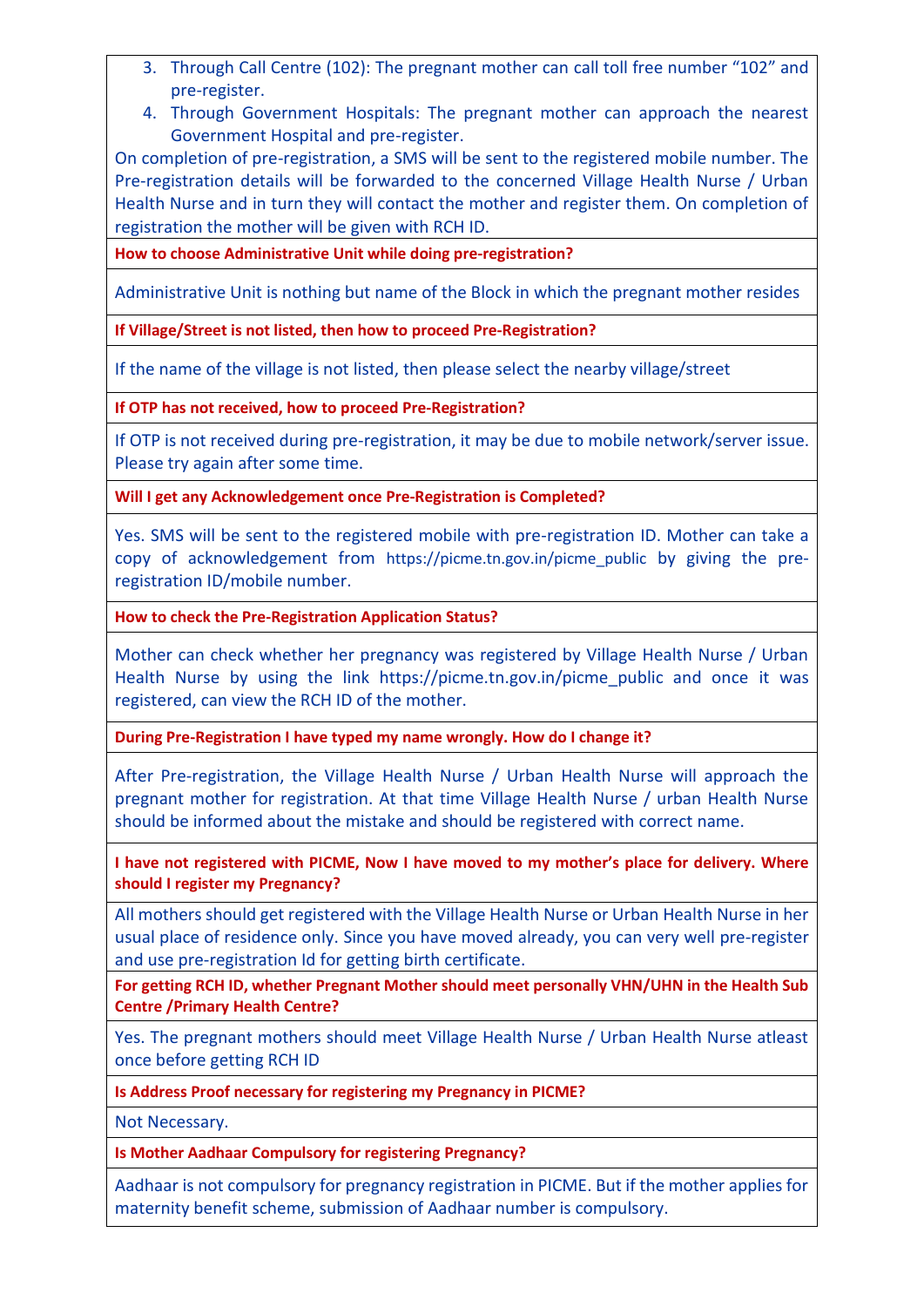**Is Husband Aadhaar Compulsory for registering my Pregnancy?**

Aadhaar number is not compulsory for pregnancy registration. However, if the pregnant mother is going for her first delivery and she is applying for maternity benefit scheme, then submission of aadhaar number of pregnant mother and her husband is compulsory.

**I am a Resident of the neighbouring State / Country and will go for delivery directly to the hospital in Tamilnadu. I have no local Address in Tamilnadu, Where do I register for RCH ID?**

Please register with the Village Health Nurse / Urban Health Nurse in whose area the hospital is located and get your RCH ID. You will be registered as Migrant from other State. Please take the assistance of the Hospital authorities.

**I reside with My husband in Other State / Country. I came to my mother's place in Tamil Nadu. Is it necessary to get RCH ID. If so, where do I register for RCH ID?**

Yes. All pregnancies should be registered. Please contact the local Village Health Nurse / Urban Health Nurse for registration. If you are not able to locate the Village Health Nurse / Urban Health Nurse, please pre-register your pregnancy through online or through 102 call centre or through e-Seva centres or approach nearest Government hospitals for preregistration. The Village Health Nurse / Urban Health Nurse will issue the RCH ID.

**Currently I am residing abroad. I have planned to have my delivery in Tamilnadu. Can I pre-register my pregnancy from abroad?**

No. Pre-registration should be done only after reaching Tamilnadu.

**I have moved to my mother's place permanently 2-years before. But VHN Informed me to register at my husband's place. Is it necessary to register my pregnancy in husband's place even though I reside in some other place permanently?**

Anyone who resides for more than 6 months in one place and going to continue her stay in that area will be treated as Resident. In your case, you are a resident in your mother's place and you should be registered by the Village Health Nurse / Urban Health Nurse belongs to your current place of residence.

**I am doing all my check-ups in Private Hospital and I am going to deliver in Private Hospital only. Is it necessary to register my pregnancy in PICME?**

Yes. Wherever you go for AN Visit and wherever you deliver, it is necessary to register your pregnancy in PICME.

**I am a Srilankan Refugee. Should I register my Pregnancy in PICME & get RCH ID?**

Yes. All should register their pregnancy in PICME

**I am a Member of Farmers Social Security Scheme. Should I register my Pregnancy in PICME & get RCH ID?**

Yes. All should register their pregnancy in PICME

**I have Lost the Pre-Registered application. Can I download the acknowledgement through mobile No.?**

Please visit https://picme.tn.gov.in/picme\_public. You can track your registration and find your Pre-Registration ID and RCH ID using your mobile number also.